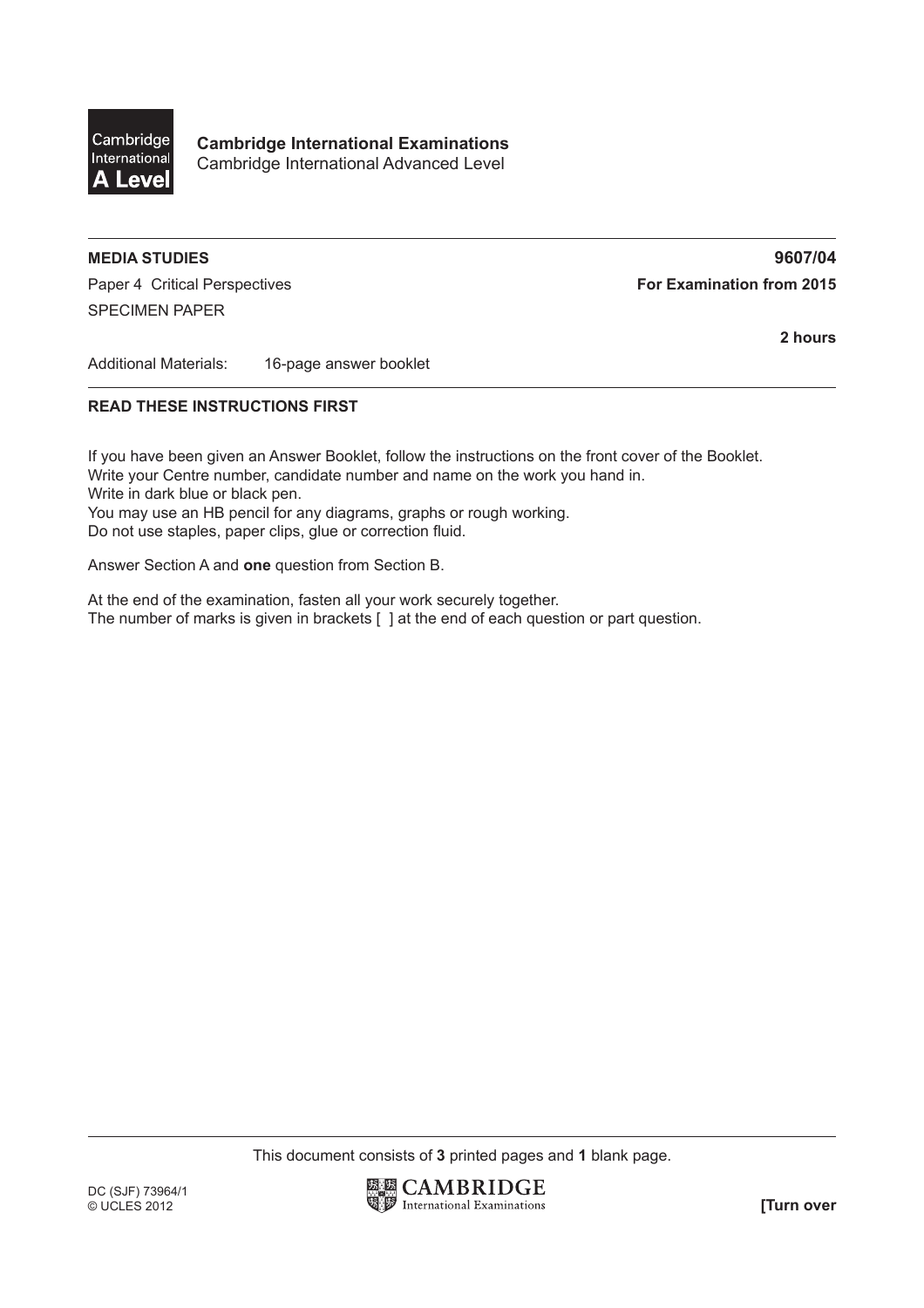## **Section A: Evaluation of skills development**

*In this section you need to write about your work for the Foundation Portfolio and Advanced Portfolio components. You must answer both 1(a) and 1(b).*

- **1 (a)** "Digital technology turns media consumers into media producers." In your own experience, how has your creativity developed through using digital technology to complete your coursework productions? [25]
	- **(b)** "Media texts rely on cultural experiences in order for audiences to easily make sense of narratives." Explain how you used conventional and/or experimental narrative approaches in one of your production pieces. [25]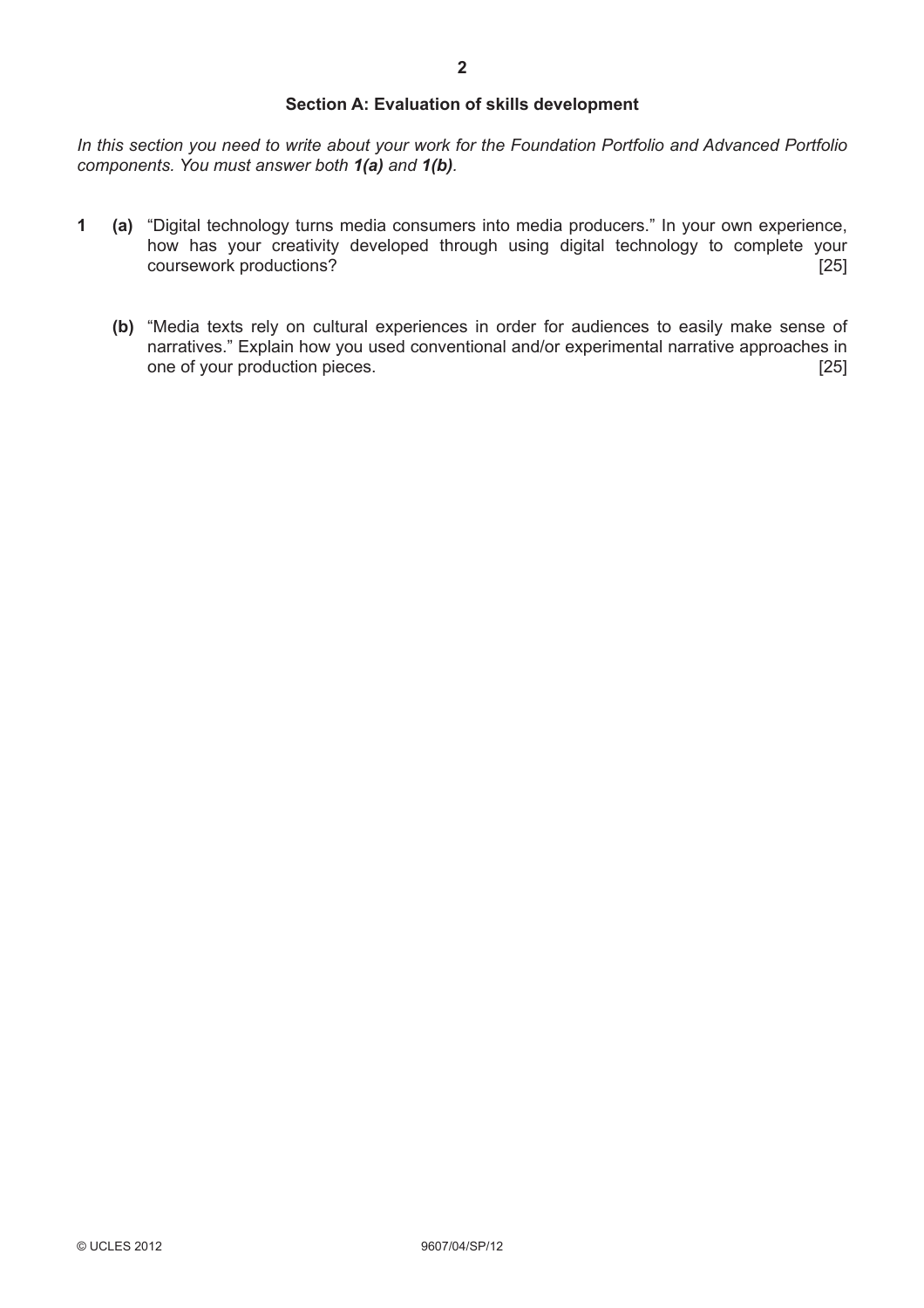## **Section B: Contemporary media issues**

Answer **one** question from Section B.

*You should refer to at least two different media and support your answer with reference to contemporary examples.*

|                         | <b>Contemporary media regulation</b>                                                                        |        |
|-------------------------|-------------------------------------------------------------------------------------------------------------|--------|
| $\overline{\mathbf{2}}$ | Discuss the arguments for and against more media regulation.                                                | [50]   |
| <b>OR</b>               |                                                                                                             |        |
| 3                       | How far should contemporary media regulation differ from that of the past?                                  | [50]   |
|                         | <b>Global media</b>                                                                                         |        |
| 4                       | To what extent can the media be described as global?                                                        | [50]   |
| <b>OR</b>               |                                                                                                             |        |
| 5                       | How far should globalisation of the media be seen as a 'problem'?                                           | [50]   |
|                         | <b>Media and collective identity</b>                                                                        |        |
| 6                       | Discuss the contemporary representation of a nation, region or social group in the media.                   | [50]   |
| <b>OR</b>               |                                                                                                             |        |
| $\overline{\mathbf{r}}$ | How far is collective identity determined by the media?                                                     | $[50]$ |
|                         | Media in the online age                                                                                     |        |
| 8                       | To what extent has the online age produced greater democracy?                                               | [50]   |
| <b>OR</b>               |                                                                                                             |        |
|                         | 9 How important is media convergence?                                                                       | $[50]$ |
|                         | Post-modern media                                                                                           |        |
| 10                      | To what extent can some media texts be considered to be 'post-modern'?                                      | [50]   |
| <b>OR</b>               |                                                                                                             |        |
| 11                      | Consider the ways in which post-modern media challenge conventional relations between<br>audience and text. | [50]   |